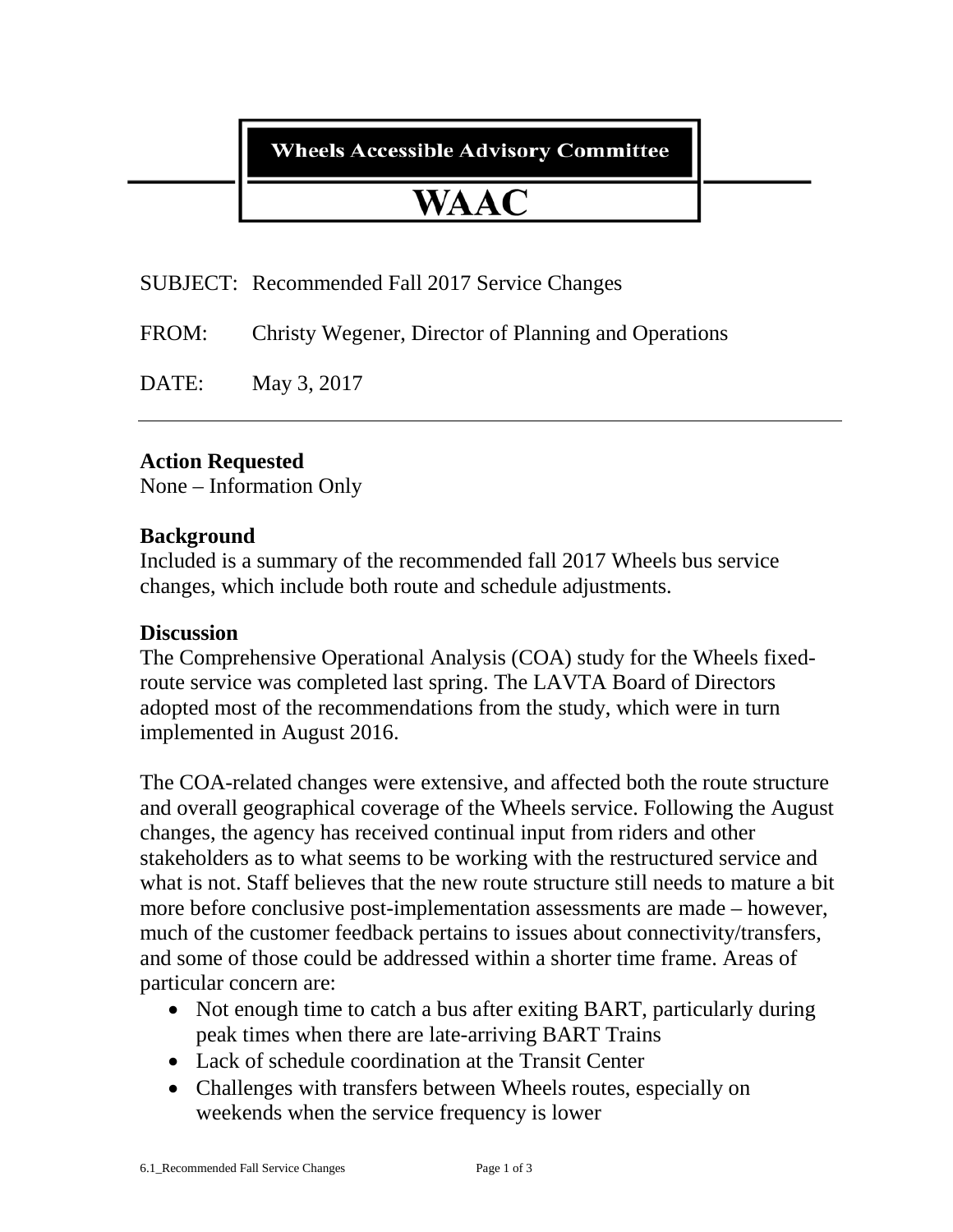Staff presented a draft list of potential service changes to the LAVTA Board at their April Board meeting, and the Board directed staff to publish the list of potential changes and to solicit public feedback. During the month of April, staff collected public feedback on the potential route and schedule changes. Staff solicited feedback by posting notices on the buses (English and Spanish), sent notices to Dublin High School and Foothill High School, posted on Nextdoor and Facebook, and posted notices at key locations throughout the service area. A total of 23 comments were received.

The following is the list of recommended changes presented to the Board for consideration and approval at their May  $1<sup>st</sup>$  meeting:

### Route and Schedule Recommendations

Staff is planning to develop revised schedules on the majority of Wheels mainline bus routes that will be implemented this coming fall. These modifications would be cost-neutral. Nearly every Wheels fixed route will see a schedule adjustment in August 2017. This will allow for better connectivity between buses and BART.

Route 14: Staff is recommending a permanent modification to Route 14 as shown below: